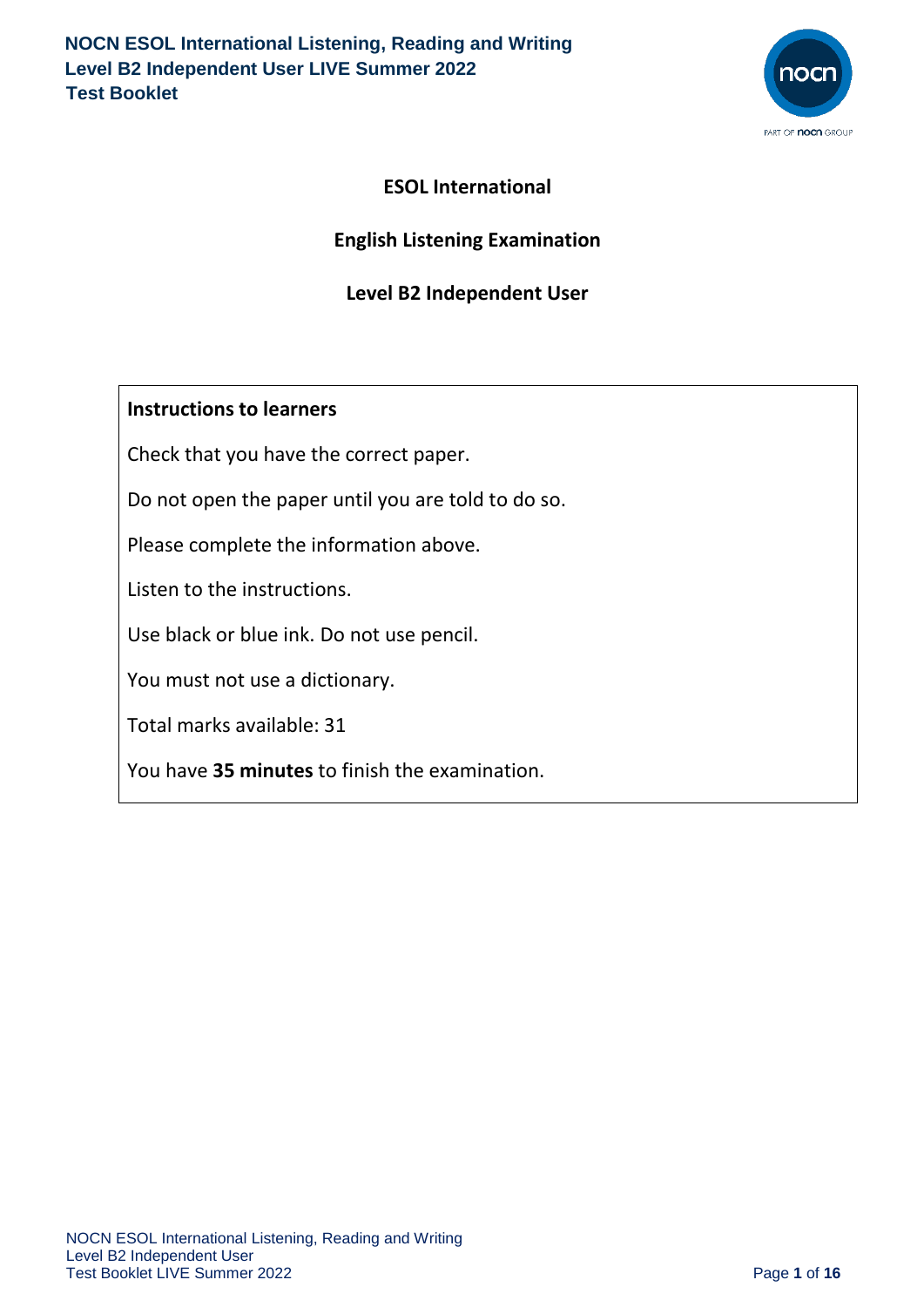

# **Part 1**

You will hear ten sentences twice. Choose the best answer in each situation.

Now read the answers. You have two minutes to read the answers.

Now listen to the recording and select the best answer. Mark the answer on the mark sheet.

- 1. a. I don't like football.
	- b. Which club do you play at?
	- c. Roger Federer plays well.
- 2. a. Yes, it was on the house.
	- b. Yes, it was raining.
	- c. Yes, it was very scary.
- 3. a. It has ten chapters altogether.
	- b. One called Malibu Rising.
	- c. I am reading two at once.
- 4. a. Taller than my garden shed.
	- b. The daisy is not very tall.
	- c. I am very tall.
- 5. a. Do you have any bags?
	- b. Yes, what type do you want?
	- c. The apples all taste good.
- 6. a. I hope so!
	- b. What happened yesterday?
	- c. That's great news.
- 7. a. No, I'm too busy.
	- b. Through the back door.
	- c. It's in the garden.
- 8. a. A pair of shoes.
	- b. Plenty of sand.
	- c. Definitely a towel.
- 9. a. They mustn't know the time.
	- b. I know, it annoys me.
	- c. I have time to read a book.
- 10. a. Yes, she got a distinction.
	- b. Yes, she's playing on Sunday.
	- c. Yes, piano exams are hard.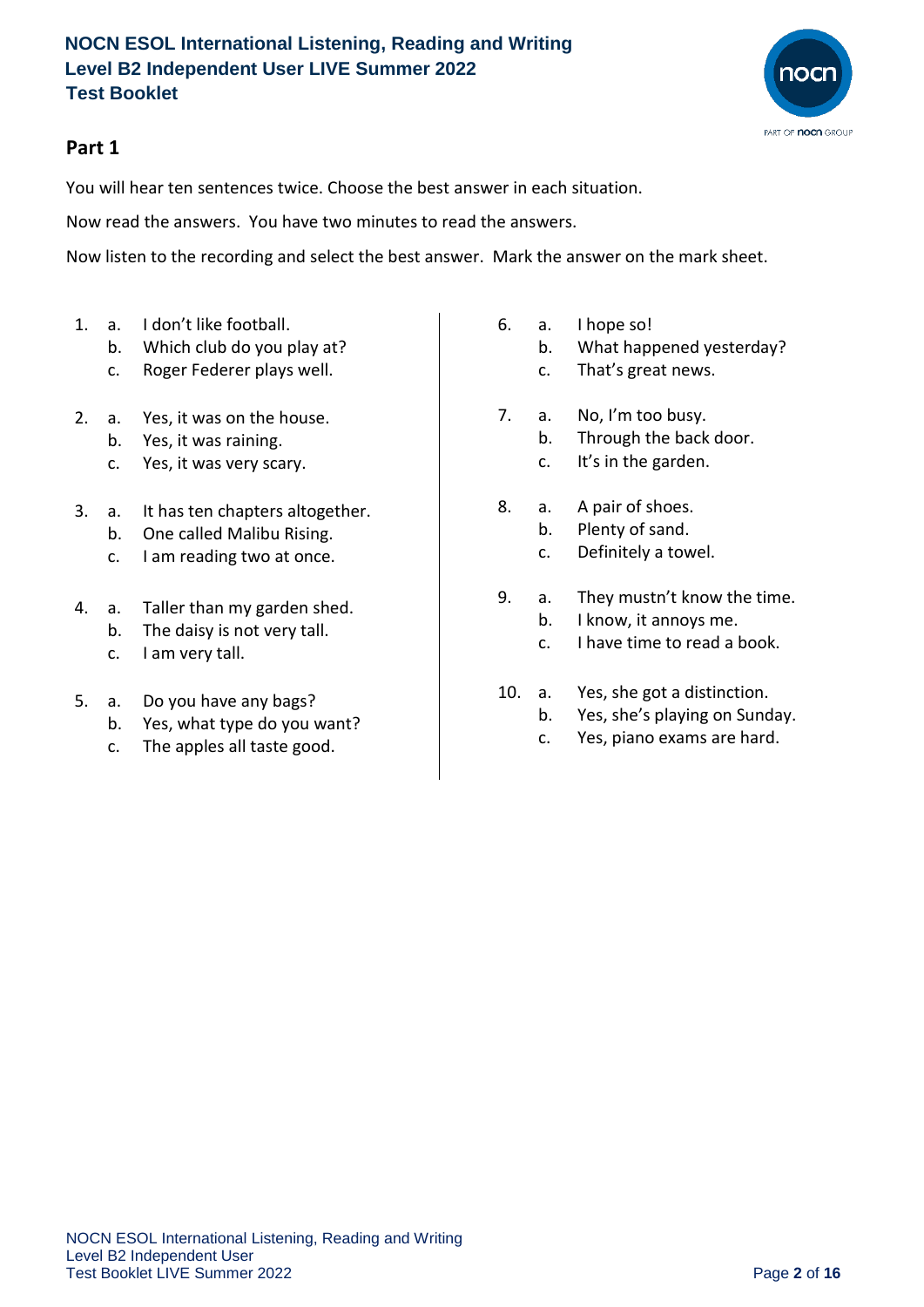

# **Part 2**

You will now hear two conversations. You will hear them twice.

You have two minutes to read the questions for both conversations.

Now listen to **Conversation 1.** Record your answers on the mark sheet.

### 1. **What kind of pond has Ronnie built?**

- a. Midlife.
- b. Wildfowl.
- c. Wildlife.

### 2. **The deepest part of the pond is:**

- a. 120 centimetres.
- b. 1 metre.
- c. 90 centimetres.

### 3. **What is the shape of the pond?**

- a. Circle.
- b. Shallow.
- c. Keyhole.

### 4. **What word describes how nature found the pond?**

- a. Amazing.
- b. Impressive.
- c. Incredible.

### 5. **Plants help with:**

- a. Keeping the fish alive.
- b. Oxygen in the water.
- c. The environment.

Now listen to the conversation again and check your answers.

Now listen to **Conversation 2**.

Record your answers on the mark sheet.

### 1. **Where did the interview take place?**

- a. Toronto Centre Stadium.
- b. Rogers Centre Stadium.
- c. Blue Jays Centre Stadium.
- 2. **How many homers did Vladimir achieve?**
	- a. 40.
	- b. 22.
	- c. 14.

### 3. **Who did Ronald Acuna Junior play for?**

- a. Atlas Braves.
- b. Atlanta Raves.
- c. Atlanta Braves.
- 4. **How will Charlie feel if they beat their rivals 8 – 0 every time?**
	- a. Confident.
	- b. Quite happy.
	- c. Well prepared.

#### 5. **Where is the Yankee Stadium?**

- a. The Bronx.
- b. The Banks.
- c. The Bronze.

Now listen to the conversation again and check your answers.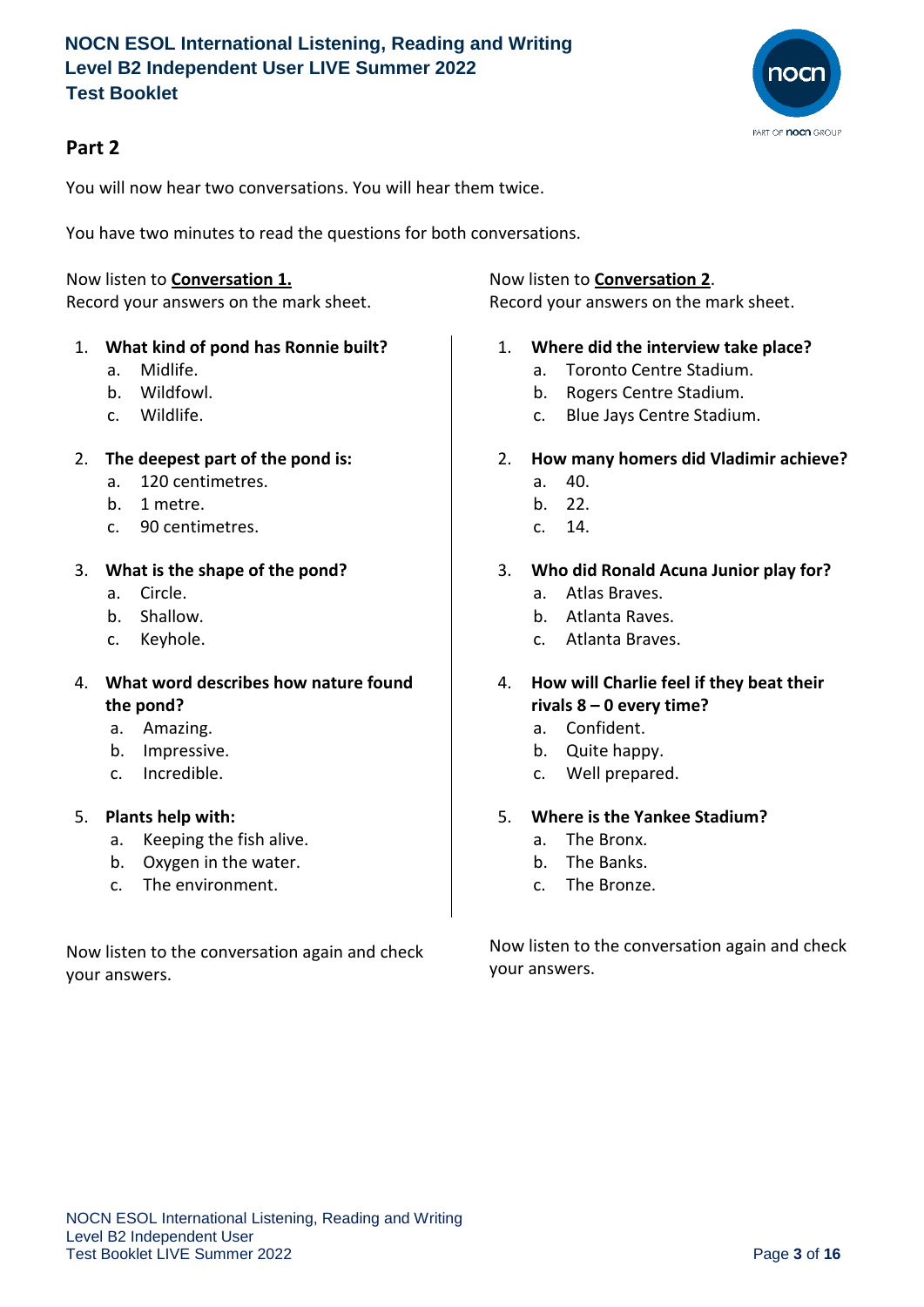

# **Part 3**

You will now hear **two** radio broadcasts. You will hear them twice.

You have two minutes to read the questions for **both** radio broadcasts.

Now listen to **Broadcast 1.** Record your answers on the mark sheet.

### 1. **The radio station is called:**

- a. Fashioneeze FM.
- b. Fashionista FM.
- c. Fastfashion FM.

# 2. **Where does the fashion month 'kick off'?**

- a. New York.
- b. London.
- c. Paris.

# 3. **Which seasons are the collections from?**

- a. Autumn/winter.
- b. September/spring.
- c. Spring/summer.
- 4. **Thom Browne is returning from:**
	- a. New York.
	- b. Paris.
	- c. Milan.
- 5. **How many designers are at the shows?**
	- a. 91.
	- b. 31.
	- c. 19.
- 6. **One of Rita Ora's favourite designers is:**
	- a. Ralph Lauren.
	- b. Jason Wu.
	- c. Lanvin.

Listen to the broadcast again and check your answers.

Now listen to **Broadcast 2.** Record your answers on the mark sheet.

# 1. **According to the broadcast Northumberland is what:**

- a. The most northerly county.
- b. The most important county.
- c. The most agricultural county.

### 2. **The county is described as:**

- a. Leading the future.
- b. Leading exports.
- c. Leading the way.
- 3. **According to the broadcast, what is being supported?**
	- a. Offices.
	- b. Vegan products.
	- c. Local agriculture.

# 4. **The valley is located north east of:**

- a. Seaton Delaval.
- b. Newcastle.
- c. Northumberland.

### 5. **How far is the main motorway?**

- a. 5 kilometres.
- b. 7 kilometres.
- c. 3 kilometres.

Listen to the broadcast again and check your answers.

# **End of Examination B2 Independent User.**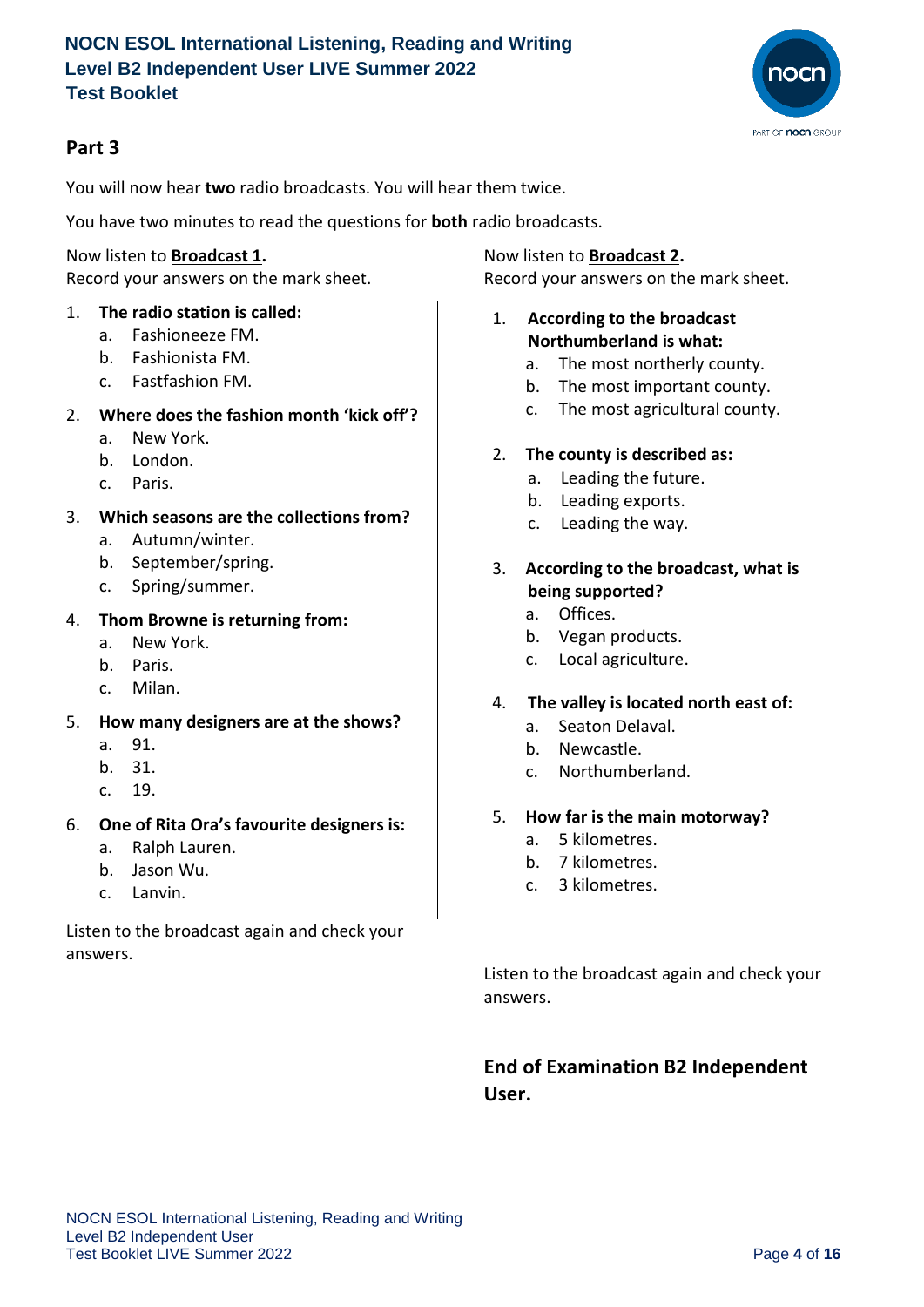

# **ESOL International**

# **English Reading Examination**

# **Level B2 Independent User**

# **Instructions to learners**

Check that you have the correct paper.

Please complete the information above.

Use black or blue ink. Do not use a pencil.

You may NOT use a dictionary.

There are 31 questions in this examination.

You must attempt all the questions.

Record your answers on the mark sheet.

Total marks available: **31**

You have **60 minutes** to finish the examination.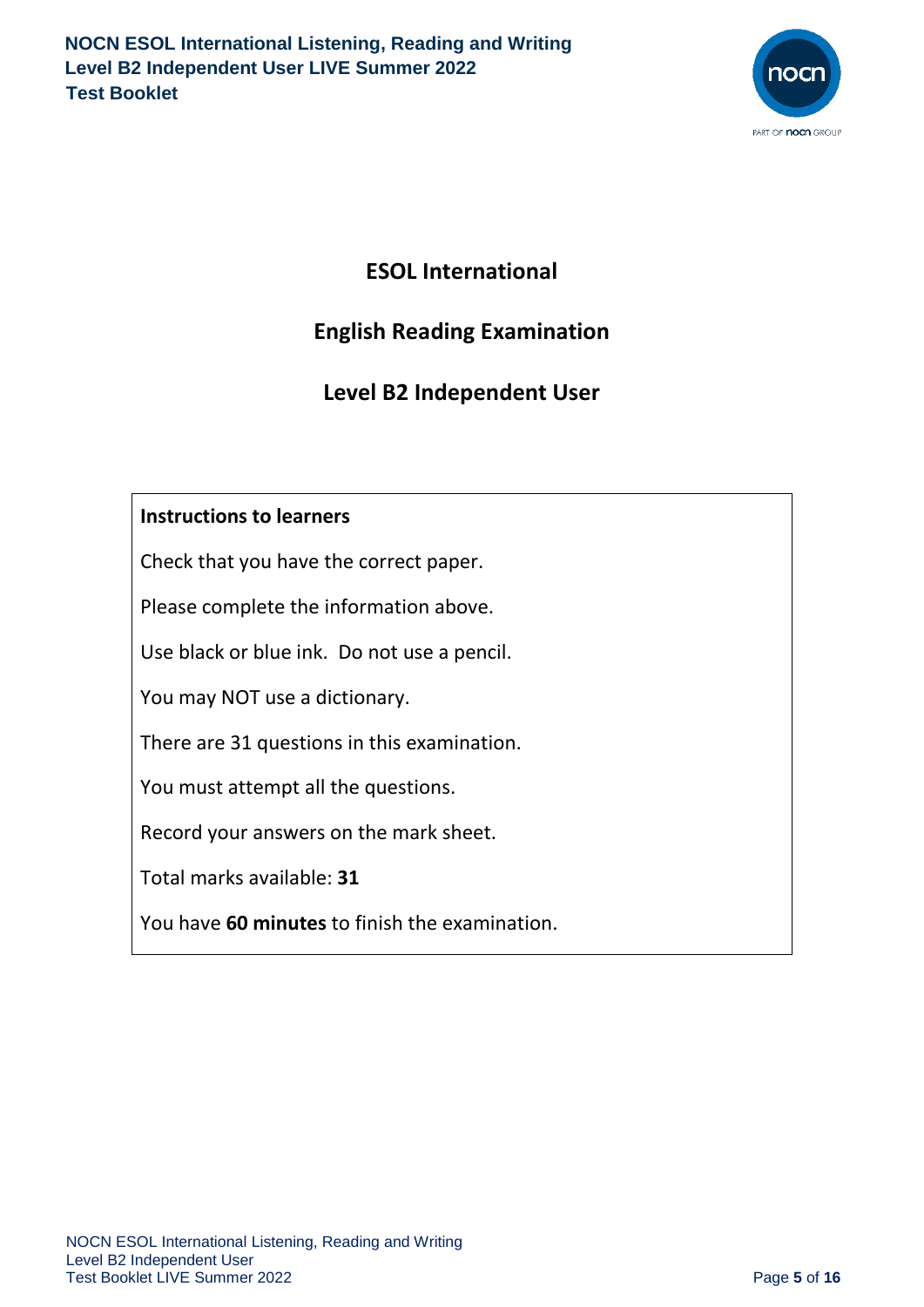

# **Text 1**

# **Read the text. Answer the questions on your mark sheet.**

### **Honeybees** 1

It is said, that apart from man, there is nothing in the world to compare with  $\vert$  2 the incredible efficiency of the work of the honeybee. Inside the beehive, each  $\vert$  3 bee has a specail job to do and the whole process runs smoothly.  $\begin{array}{|c|c|} \hline \end{array}$  4

Bees need two different kinds of food. One is honey made from nectar, the sugary  $\begin{vmatrix} 6 \end{vmatrix}$ juice that can be found in the heart of the flowers. The other come from the  $\vert 7$ anthers of flowers, which contain small grains, called pollen. 8

Bees are marvellous flying machines, as they can carry as much nectar or pollen as  $\parallel$  10 their own bodyweight. Compare that to an aircraft that can only carry one quarter  $\begin{vmatrix} 1 & 1 & 1 \\ 1 & 1 & 1 \end{vmatrix}$ of its own weight. What a miracle that the honeybee can stay in the air with such  $\begin{vmatrix} 1 & 1 & 1 \\ 1 & 1 & 1 \end{vmatrix}$ a load. The bees have been producing honey in the same way for over one hundred  $\vert$  13 and fifty million years. 14

One beehive can produce 27kg of honey in a good season. Bees fly about 88,000 km  $\vert$  16 to make just  $\frac{1}{2}$  kg of honey, that's about 2.2 times around the world. The Roman's  $\begin{vmatrix} 1 & 17 \\ 1 & 1 \end{vmatrix}$ used honey, instead of gold, to pay their taxes, which shows how much they valued  $\vert$  18 the product. 19

The type of honey depends on the type of foliage and flowers available to the bees.  $\vert$ Garden flowers tend to give a liquid honey, whereas the bright yellow flowers  $\vert$ of the crop, oil seed rape, produces a honey that sets very hard. You will see the  $\vert$ difference in honey in the jars on supermarket shelves. 24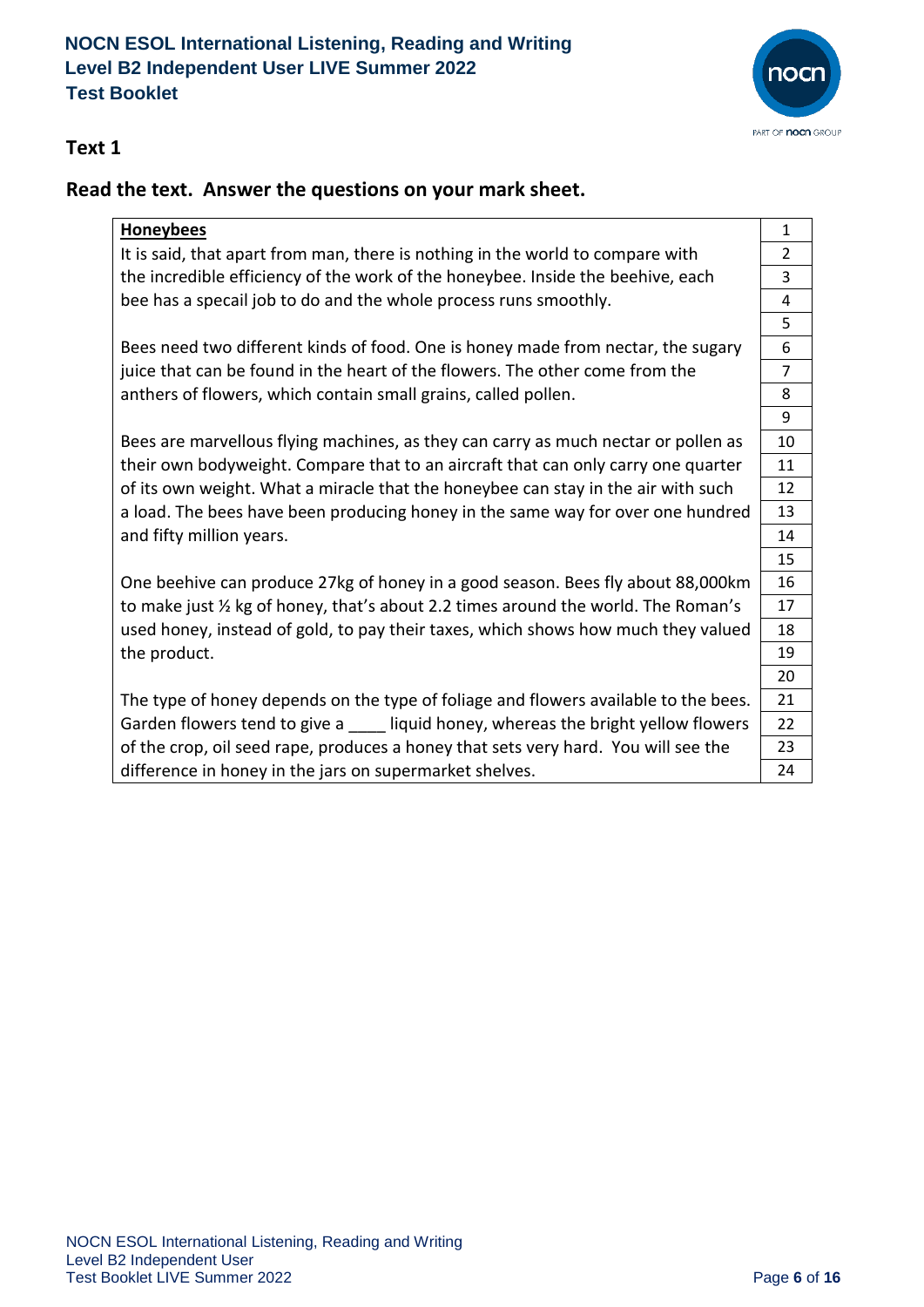

- 1. **According to the text, what are the small grains called?**
	- a. Nectar.
	- b. Anthers.
	- c. Pollen.
- 2. **What have bees been doing for over one hundred and fifty million years?**
	- a. Carrying pollen.
	- b. Producing honey.
	- c. Flying around the world.
- 3. **Bees fly about 2.2 times around the world to make:**
	- a. 27 kg of honey.
	- b. 2.7 kg of honey.
	- c. ½ kg of honey.
- 4. **What did the Romans use the honey to pay for?**
	- a. Gold.
	- b. Taxes.
	- c. Products.
- 5. **Garden flowers give:**
	- a. Clear liquid honey.
	- b. Very hard honey.
	- c. Clear hard honey.

### 6. **There is a spelling mistake on:**

- a. Line 2.
- b. Line 4.
- c. Line 8.

# 7. **There is a grammar mistake on:**

- a. Line 7.
- b. Line 10.
- c. Line 11.
- 8. **What word is a synonym of 'producing' on line 13?**
	- a. Breaking.
	- b. Taking.
	- c. Making.

### 9. **There is a punctuation mistake on:**

- a. Line 16.
- b. Line 17.
- c. Line 18.

# 10. **The best word to fill the gap on line 22 is:**

- a. Clear.
- b. Tough.
- c. Sunny.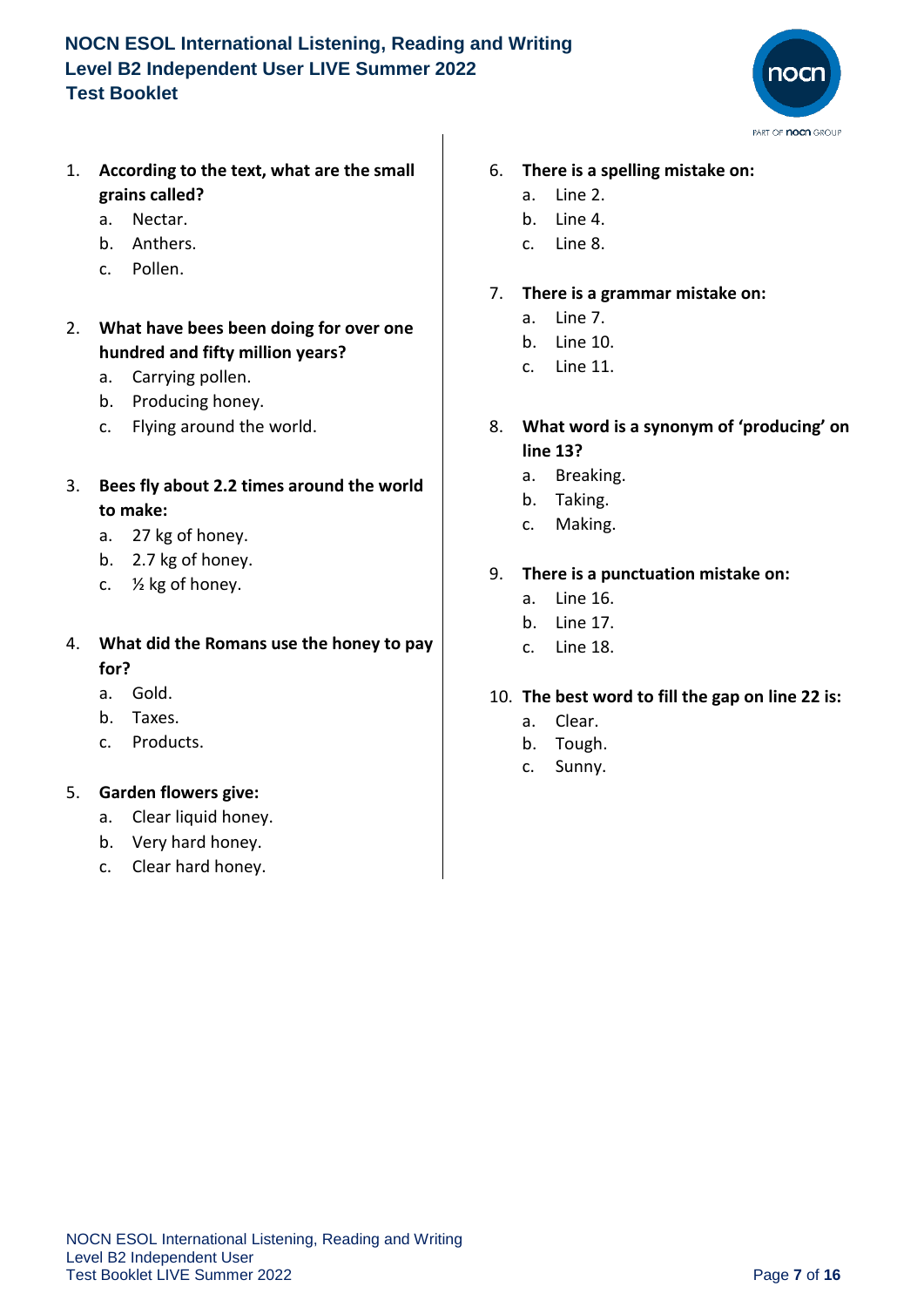

# **Text 2**

# **Read the text. Answer the questions on your mark sheet.**

| <b>The Blue Train</b>                                                                               | $\mathbf{1}$   |
|-----------------------------------------------------------------------------------------------------|----------------|
|                                                                                                     | $\overline{2}$ |
| One of the greatest achievements of the 19 <sup>th</sup> and early 20 <sup>th</sup> century was the | 3              |
| building of the South African, Blue Train, who runs from Pretoria to Cape Town.                     | 4              |
| It takes thirty-one hours to complete the journey and the train travels up to 90                    | 5              |
| kilometres an hour. The journey covers 1,600 kilometres through some of the                         | 6              |
| most diverse and spectacular scenery offered by the African sub-continent.                          | $\overline{7}$ |
|                                                                                                     | 8              |
| It owes its origins to the Union Limited and the Union Express, which, from 1923,                   | 9              |
| linked Johannesburg with the mail ships<br>from Cape Town for England.                              | 10             |
| Ordinary coaches were used until 1927, when jointed saloons were imported.                          | 11             |
| After being withdrawn in 1942, due to World War II, the servise returned in 1946.                   | 12             |
| In 1955 it began to be hauled by electric locomotives between Cape Town and                         | 13             |
| Touws River.                                                                                        | 14             |
|                                                                                                     | 15             |
| Nowadays the Blue Train lives up to its five-star reputation in every sense. Its                    | 16             |
| cuisine exceeds even the highest expectations. It could be said that dinner                         | 17             |
| will be the most unforgettable experience of your adventure. Executive chef,                        | 18             |
| Chef Cresan, was appointed the Sun International youngest executive chef in                         | 19             |
| 2017.                                                                                               | 20             |
|                                                                                                     | 21             |
| There are many challenges to working in a moving kitchen that is just 13 x 3m.                      | 22             |
| Chef Cresan states, "with the right planning you make it work. Liaising with                        | 23             |
| suppliers with regards to how I need products packaged is vital.                                    | 24             |
|                                                                                                     | 25             |
| Chef Cresan's signature dish is a lovely Pearl Barley Mushroom Risotto.                             | 26             |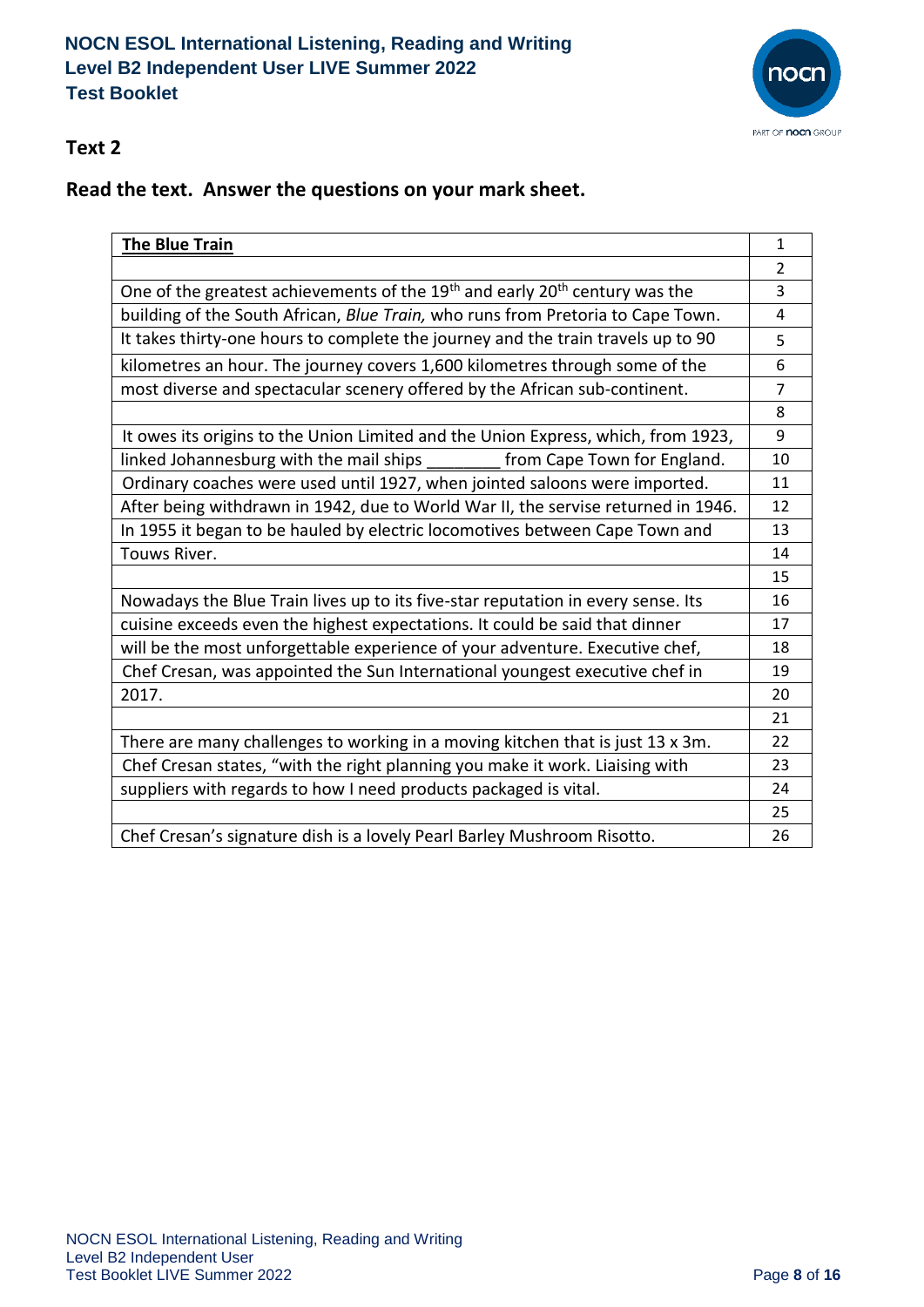

### 11. **According to the text what is a great achievement**:

- a. The destruction on the Blue Train.
- b. The construction of the Blue Train.
- c. The rebuilding of the Blue Train.

### 12. **The Blue Train runs from:**

- a. Pretoria to Cape Town.
- b. Pretoria to Johannesburg.
- c. Cape Town to Touws River.

### 13. **The service returned after the war in:**

- a. 1947.
- b. 1946.
- c. 1955.

### 14. **Executive Chef Cresan was the Sun International's:**

- a. Five star cuisine.
- b. Imported chef.
- c. Youngest executive chef.

#### 15. **What do the suppliers need to know?**

- a. How to work in the kitchen.
- b. How to package the produce.
- c. How to work in a moving space.

### 16. **There is a grammar mistake on:**

- a. Line 4.
- b. Line 5.
- c. Line 6.

### 17. **The best word to fill the gap on line 10 is:**

- a. Anchored.
- b. Arriving.
- c. Leaving.

### 18. **Which line has a spelling error?**

- a. Line 12.
- b. Line 16.
- c. Line 19.

### 19. **In the text, the best word to replace 'exceeds' on line 17 is:**

- a. Tastes.
- b. Beats.
- c. Limits.

### 20. **There is a punctuation mistake on line:**

- a. Line 18.
- b. Line 22.
- c. Line 24.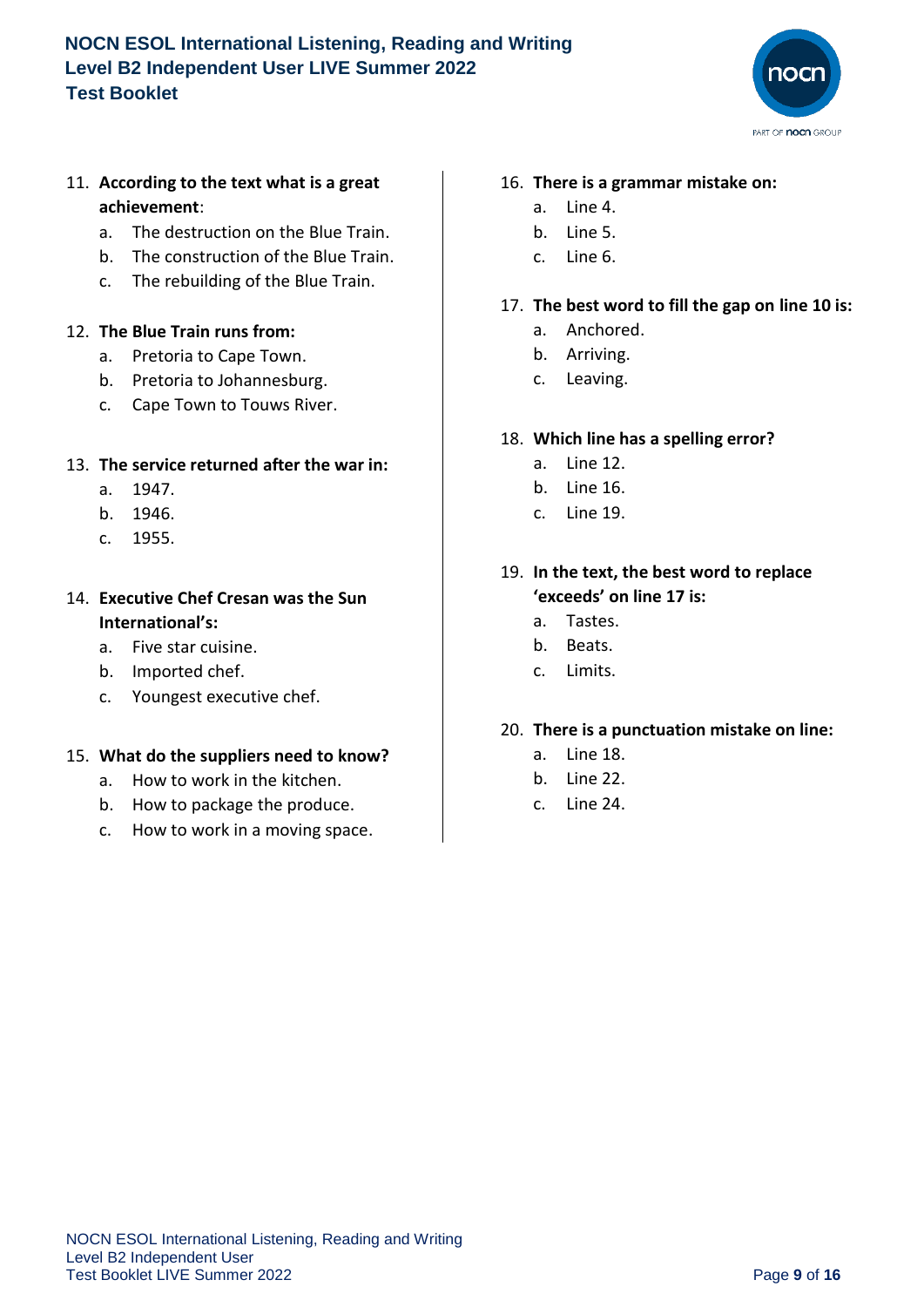

# **Text 3**

# **Read the text. Answer the questions on your mark sheet.**

### **Thanksgiving Day**

American Thanksgiving Day is on 4<sup>th</sup> Thursday of November every year.

In September, 1620, a small ship called the Mayflower, left Plymouth, England, carrying 102 passengers to the New World (America). After 66 days at sea, they dropped anchor near Cape Cod, then one month later they crossed Massachusetts Bay, where they constructed a village, named Plymouth. These people become known as the Plymouth Colonists.

A native American, named Squanto, taught the pilgrims how to grow corn, catch fish in the rivers and avoid poisonous plants. He helped the pilgrims become allies with the local tribe of Wampanoag.

In November, 1621, the first corn harvest was successful and Governor William Bradford organised a celebration feast, which lasted three days and invited the native American allies. This was known as American's first Thanksgiving.

For more than two centuries, days of thanksgiving were celebrated by individual colonies and states. It wasn't until 1863, in the middle of the Civil War, that President Abraham Lincoln declared a national Thanksgiving Day was to be held each November.

### 21. **The purpose of the text is to:**

- a. Inform you about the history of Thanksgiving.
- b. Describe the food on Thanksgiving.
- c. Persuade you to celebrate Thanksgiving.
- 22. **According to the text, what was America known as in 1620?**
	- a. The Plymouth colonists.
	- b. The New America.
	- c. The New World.
- 23. **In the text, which one of these is a proper noun and needs a capital letter?**
	- a. Celebration.
	- b. Squanto.
	- c. Tribe.
- 24. **How many days did the feast last?**
	- a. 66 days.
	- b. 2 days.
	- c. 3 days.
- 25. **According to the text, in which year was Thanksgiving declared a national holiday?**
	- a. 1863.
	- b. 1621.
	- c. 1820.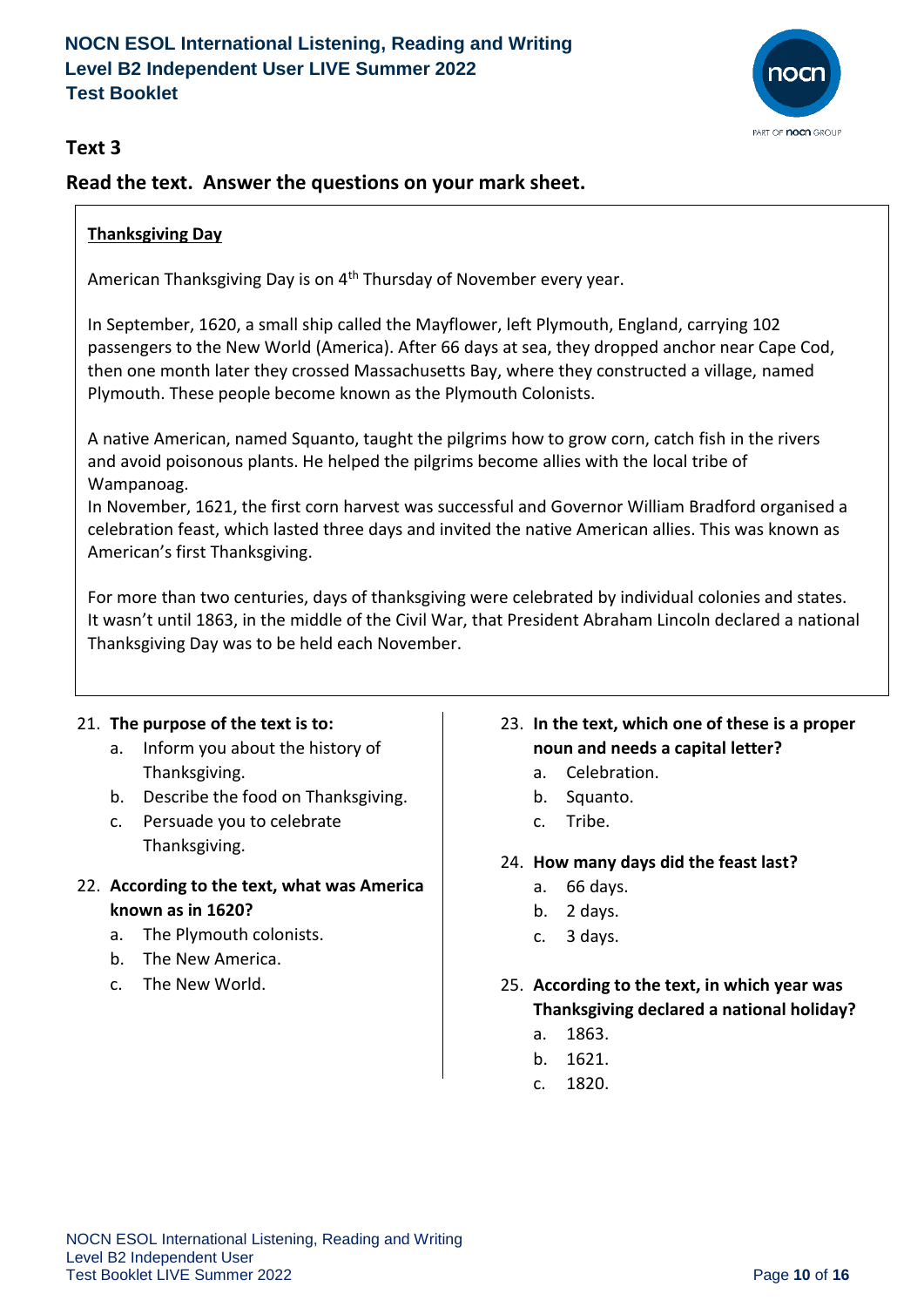

# **Text 4**

# **Read the text. Answer the questions on your mark sheet.**

### **Scissors**

Artist, Leonardo Da Vinci was credited with inventing scissors, used in cutting his canvasses, but sadly, it was not him, but the ancient Egyptians.

The Egyptians used a version of scissors, as long ago as 1500BC. They were made from a single piece of bronze metal, made into two blades, controlled by a metal strip, which kept the blades apart until they were squeezed. Through trade and adventure, the item spread beyond Egypt to other parts of the world.

The Romans adapted the design in 100AD, creating a pair of cross-bladed scissors that are more like what we have today. They mainly used bronze, but sometimes made them from iron too.

Now to the 18<sup>th</sup> century. Although an actual inventor is hard to identify, Robert Hinchcliffe of Sheffield, England, should be acknowledged as the father of modern scissors. He was the first to use steel to manufacture and mass-produce them in 1761, than 200 years after the death of Leonardo.

# 26. **According to the text, who invented the first scissors?**

- a. Leonardo Da Vinci.
- b. Ancient Egyptians.
- c. Robert Hinchcliffe.
- 27. **How did the first scissors reach other parts of the world?**
	- a. By seeing them in Leonardo's paintings.
	- b. By the Romans.
	- c. By trade and adventure.

# 28. **The word 'adapted' in paragraph three could be replaced by:**

- a. Changed.
- b. Prepared.
- c. Matched.

# 29. **The text suggests that modern scissors were invented in the:**

- a. Fifteenth century.
- b. Seventeenth century.
- c. Eighteenth century.
- 30. **The word 'identify' in paragraph four could be replaced by:**
	- a. Find.
	- b. Change.
	- c. Describe.
- 31. **Which word would best fill the gap in the last paragraph?** 
	- a. Even.
	- b. More.
	- c. Most.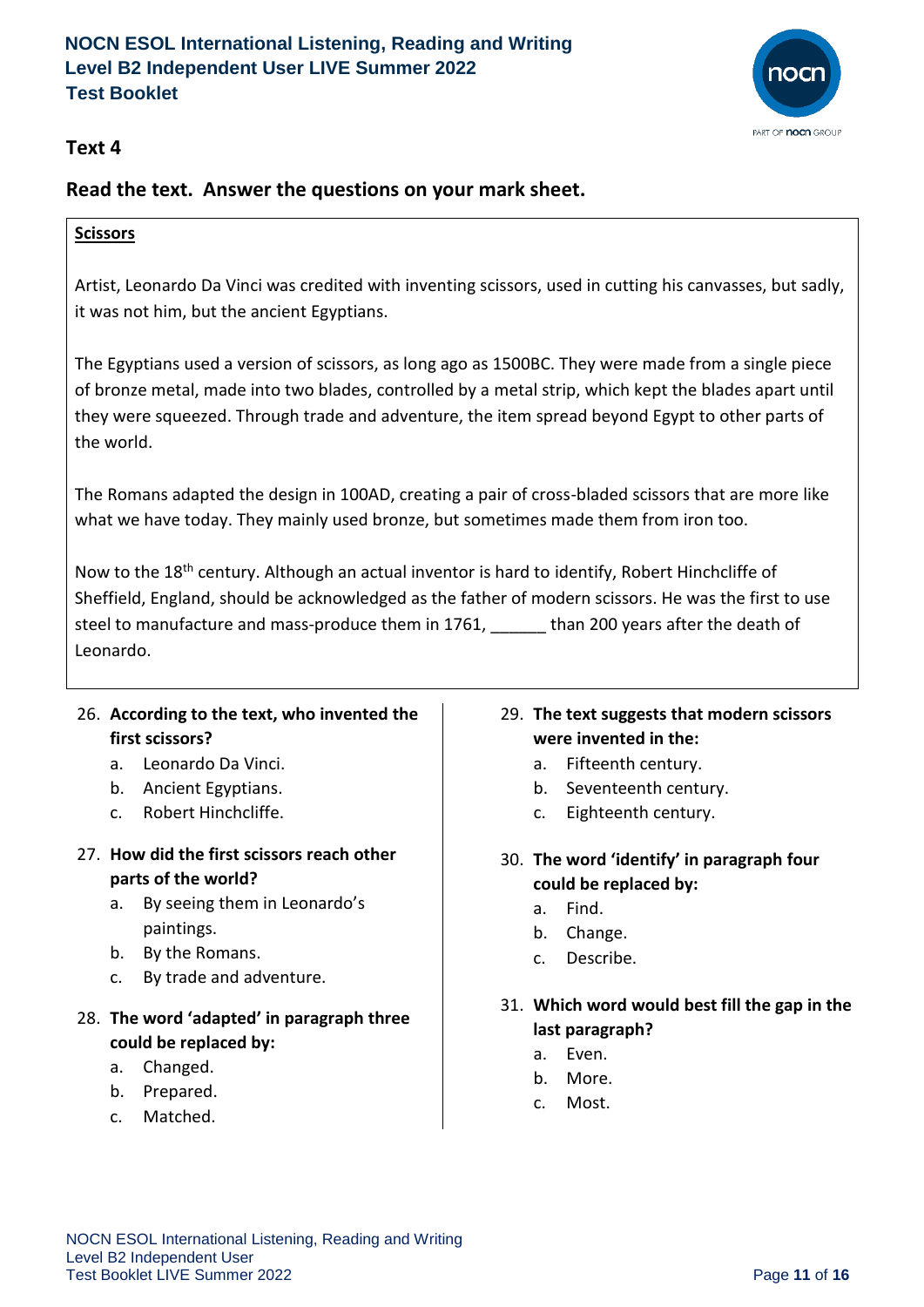

**Page intentionally left blank.**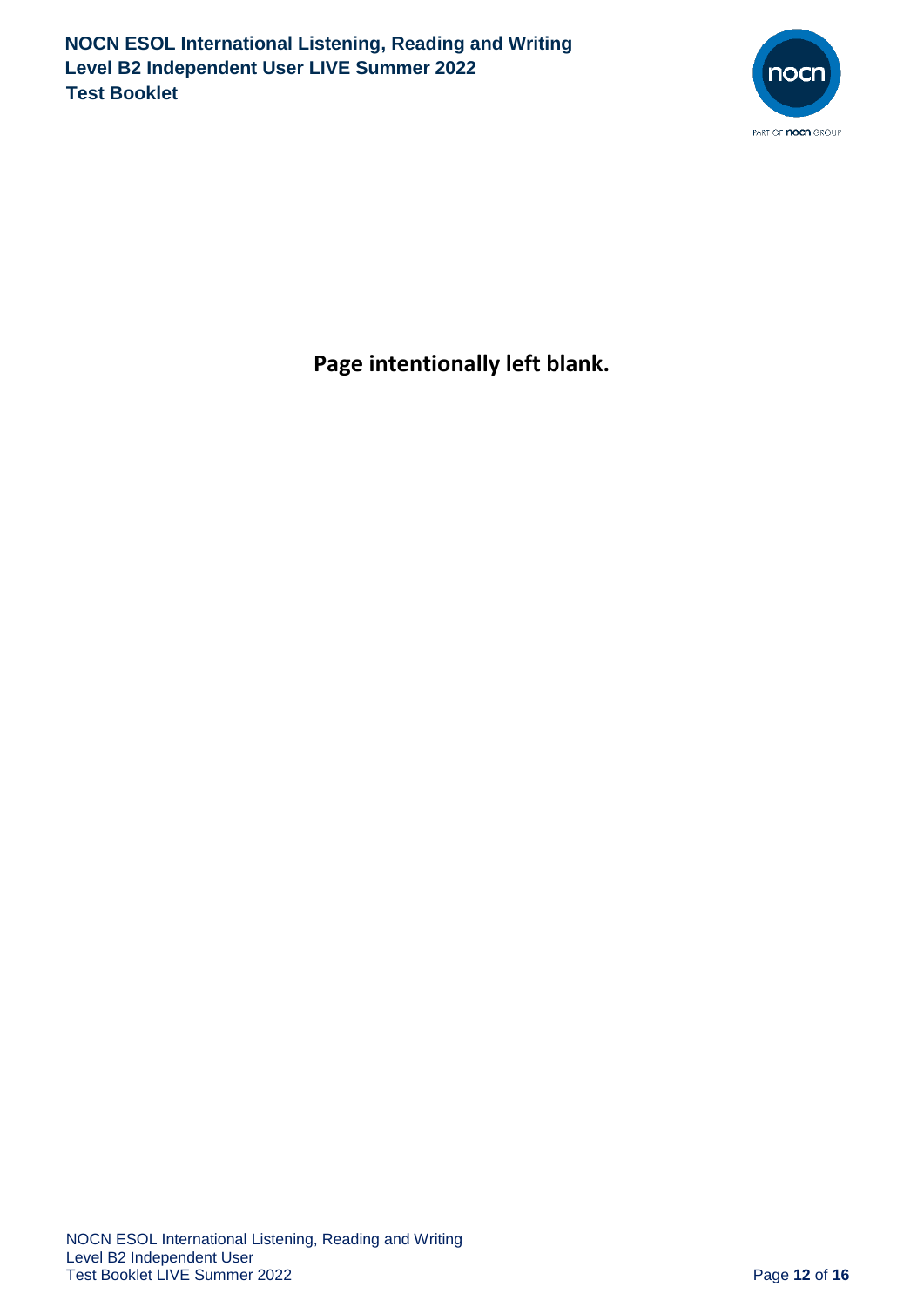

**Mark** 

# **ESOL International**

# **Writing**

# **B2 Independent User**

|                                                                                                                                          | <b>NOCN</b> use only |      |
|------------------------------------------------------------------------------------------------------------------------------------------|----------------------|------|
| <b>Instructions to learners</b>                                                                                                          | Question             | Marl |
| Check that you have the correct paper.                                                                                                   | $\mathbf{1}$         |      |
| Please complete the information above.                                                                                                   | $\overline{2}$       |      |
| You must write a minimum of 100 - 150 words for Task 1 and 150 - 200 words<br>for Task 2.<br>Use black or blue ink. Do not use a pencil. | <b>Total</b>         |      |
| You may NOT use a dictionary.                                                                                                            |                      |      |
| There are two tasks. You must attempt both tasks.                                                                                        |                      |      |
| Formal writing Task 1, you must complete either Option 1 OR Option 2.                                                                    |                      |      |
| Informal writing Task 2, you must complete the set task.                                                                                 |                      |      |
| Total marks available: 24                                                                                                                |                      |      |
| Allow time to check your work before the end of the examination.                                                                         |                      |      |
| You can ask for more writing paper if required.                                                                                          |                      |      |
| You have 60 minutes to finish the examination.                                                                                           |                      |      |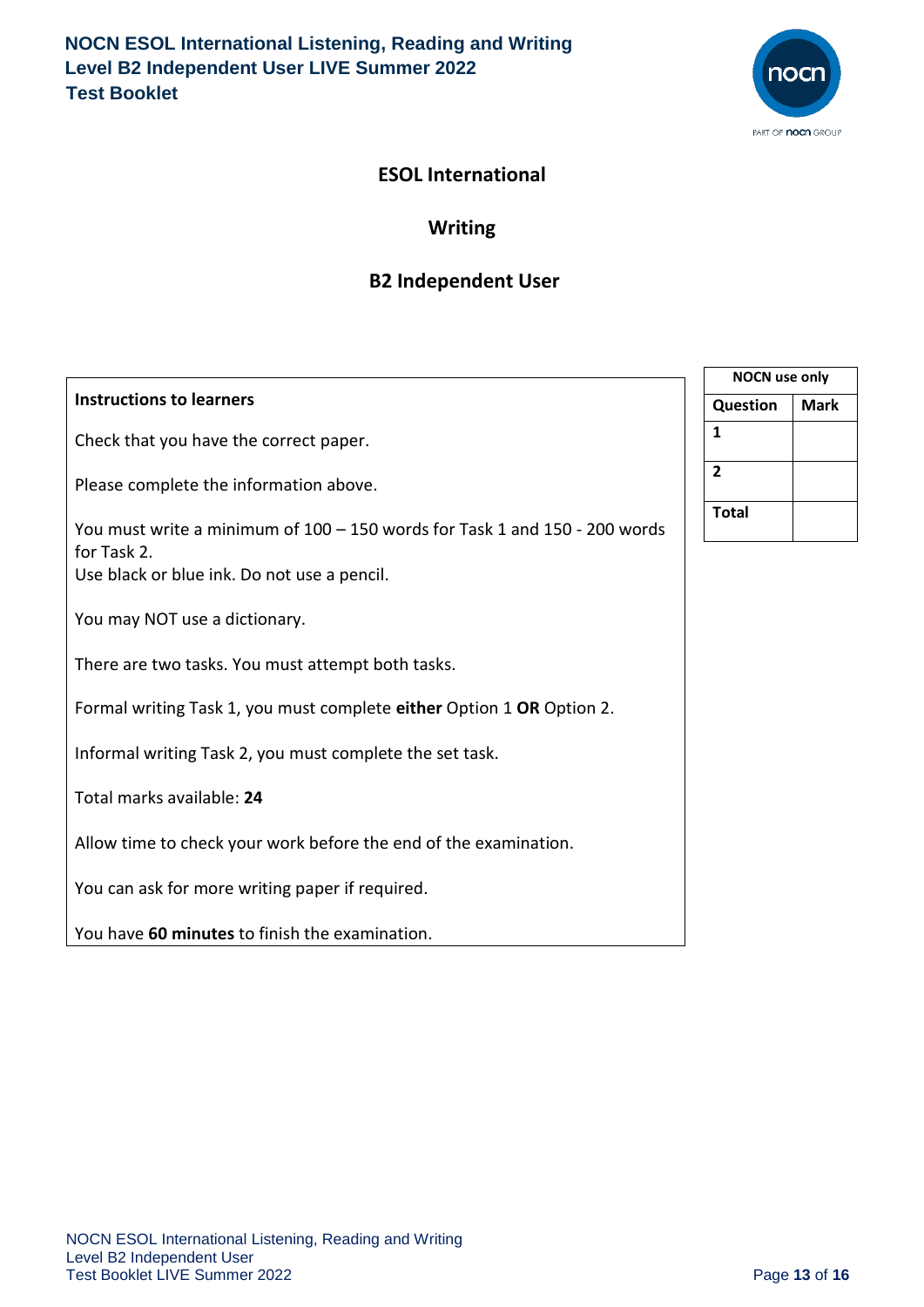

### **Option 1 Formal Writing Task 1** – Allow 30 minutes for this task

Write a letter to your local college thanking them for raising money for your charity, 'Animals in Need'. Tell them how pleased you are with the donation and what you have used the donation for.

You could write about:

- what the college students did to raise the money
- how the money was given to you
- what you have used the money for
- how you feel about the donation.

### **OR**

### **Option 2 Formal Writing Task 1** – Allow 30 minutes for this task

Write an email to the holiday company you booked an apartment with, complaining about the problems it had.

You could write about:

- there was no hot water
- it did not have clean towels
- the bedrooms were very small
- if you would recommend it to other people.

Write 100 – 150 words. (12 Marks)

**Informal Writing Task 2** – Allow 30 minutes for this task.

Write a letter to your cousin telling them about a new hobby you have started during the summer holidays.

You could write about:

- what made you start the new hobby
- if you need any equipment to do it
- any new skills you have learnt
- how it makes you feel.

#### Write 150 – 200 words. (12 Marks)

#### **You will be assessed on:**

- 
- **use of conjunctions, adjectives and vocabulary**
- **content use of appropriate tenses word order legibility of writing**
- - **End of Examination for Writing – Level B2**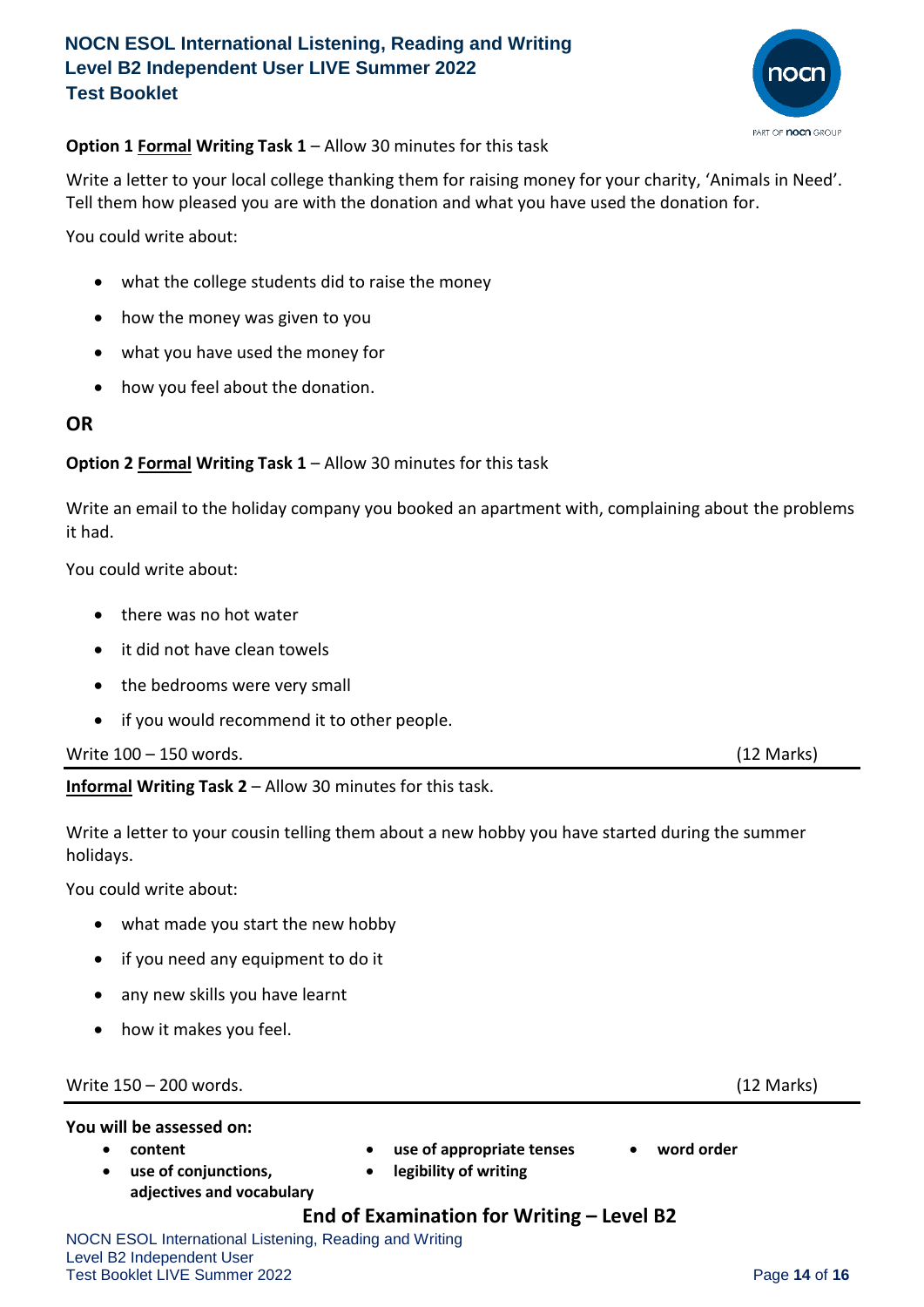

**Page intentionally left blank.**